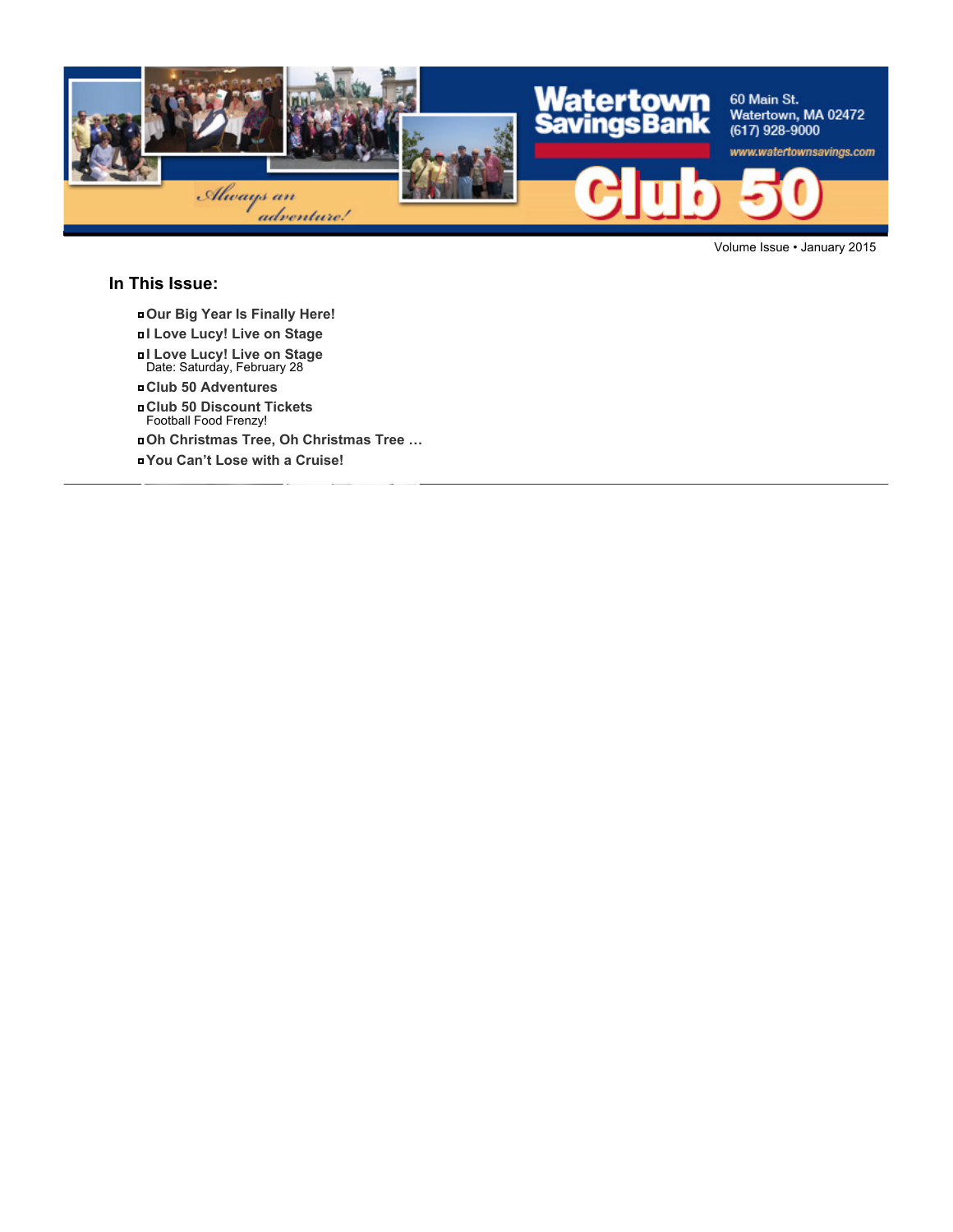

**The Latest** 

# **Our Big Year Is Finally Here!**

It's **Club 50's 20th anniversary** so let's start celebrating! We're going to do just that right off the bat next **Thursday, January 22,** at our annual **Travel Seminar.**

Expect the festivities -- starting at 4 p.m. at the American Legion Post 440 -- to be a little fancier than usual. Also, Ruth Rudnick, who is presenting our Ireland trip, has offered a very fine gift as part of our raffle giveaways, and Karen and I will have a bunch of giveaways and other treats as well!

We're also kicking off our 2015 day trips in style: Make sure to read the details of *I Love Lucy! Live on Stage* at the Providence Performing Arts Center under "Club 50 Opportunities." (Just a tease: Lucille Ball will also factor into one of overnight trips this year.)

Our 2015 travel schedule is wonderfully busy: In addition to Ireland, the already-announced Mackinac Island, and February's Providence day trip, we're presenting more trips in total than we usually do – and we're even offering a holiday mystery trip! This gives us all the more opportunity to celebrate 20 years of fun travels and great memories.

Hope you can join us next Thursday afternoon. (Although "officially" the deadline has passed to sign up for the seminar, please call Karen ASAP at 617-928-2337 if you want to come!)

And stay tuned for our other 20<sup>th</sup> anniversary plans!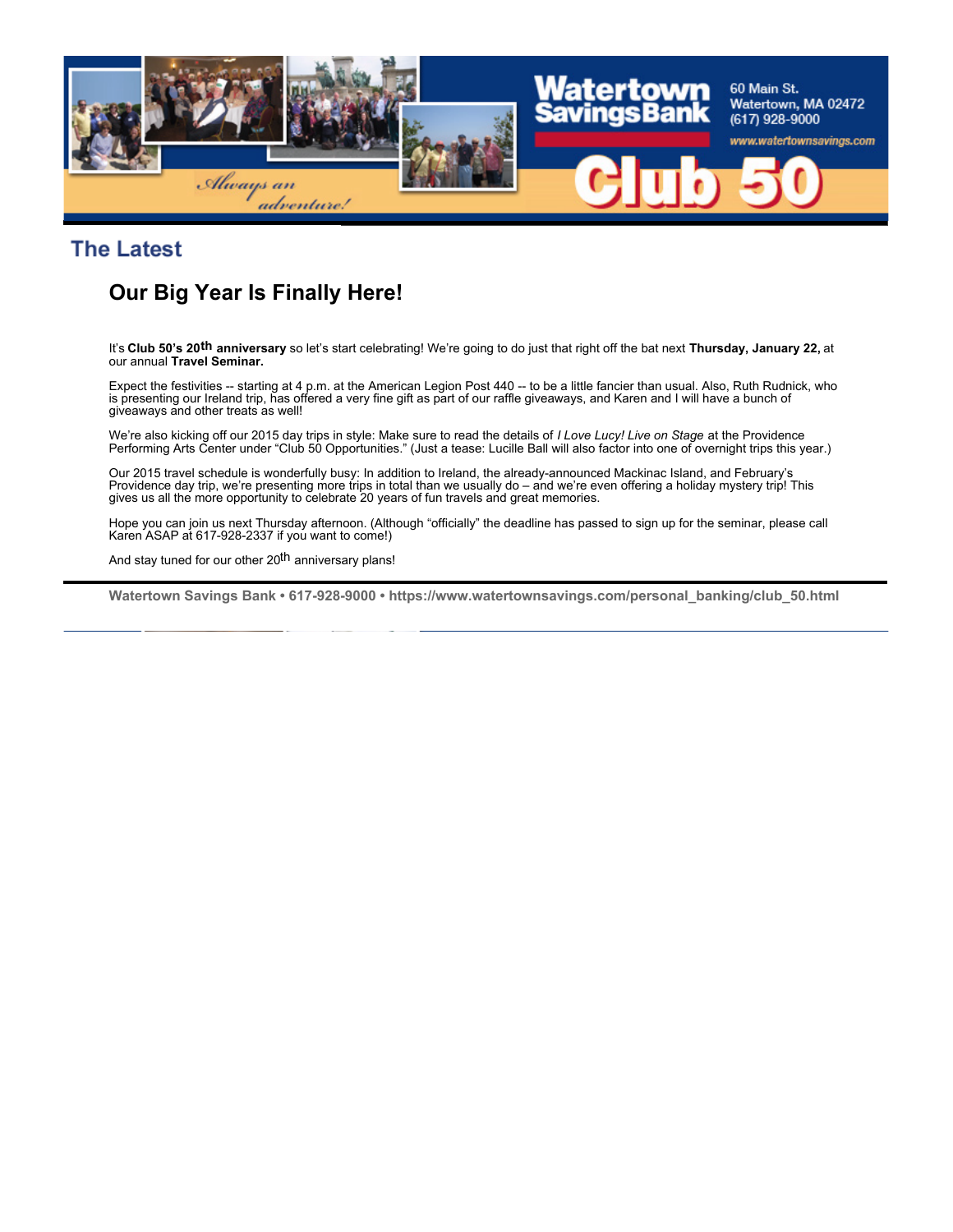

# **I Love Lucy! Live on Stage**

| <b>RESERVATION FORM: I Love Lucy! Live on Stage</b><br><b>Return to: WATERTOWN SAVINGS BANK CLUB 50</b><br>ATT: CONNIE BRACELAND 617-928-2338<br>60 MAIN STREET, WATERTOWN MA 02472                                                                                                                                                                                                                                                                                                                                       | <b>1ST DAY OF SIGN UP: FRIDAY, JANUARY 30</b><br><b>I LOVE LUCY! LIVE ON STAGE</b><br>DATE: Saturday, February 28<br>Price: \$131 Members \$141 Guests |                   |
|---------------------------------------------------------------------------------------------------------------------------------------------------------------------------------------------------------------------------------------------------------------------------------------------------------------------------------------------------------------------------------------------------------------------------------------------------------------------------------------------------------------------------|--------------------------------------------------------------------------------------------------------------------------------------------------------|-------------------|
| Enclosed please find \$ per person as payment in full for person(s). Full payment is due at time of reservation.<br>Please make checks payable to: WATERTOWN SAVINGS BANK                                                                                                                                                                                                                                                                                                                                                 |                                                                                                                                                        |                   |
|                                                                                                                                                                                                                                                                                                                                                                                                                                                                                                                           |                                                                                                                                                        |                   |
|                                                                                                                                                                                                                                                                                                                                                                                                                                                                                                                           |                                                                                                                                                        |                   |
|                                                                                                                                                                                                                                                                                                                                                                                                                                                                                                                           |                                                                                                                                                        |                   |
| Is February your Birthday or Anniversary Month? _________________________________Birthday; ___________________                                                                                                                                                                                                                                                                                                                                                                                                            |                                                                                                                                                        | Anniversary       |
| I hereby give permission to Watertown Savings Bank to duplicate and use for advertising purposes, any photographs taken of me on this trip. Watertown Savings Bank Club 50<br>is organizing this event for its selected customers. The Bank uses experienced tour guides and common carriers. By signing this form you agree to hold Watertown Savings<br>Bank, Club 50, its employees, successors, agents and assigns harmless for all injuries, damages or other losses arising from their participation in this event. |                                                                                                                                                        |                   |
| Signature: National Communication of Date: National Communication of Signature: National Communication of Signature:                                                                                                                                                                                                                                                                                                                                                                                                      |                                                                                                                                                        | Date: <b>Date</b> |
| Entrée Choices (please choose one):                                                                                                                                                                                                                                                                                                                                                                                                                                                                                       |                                                                                                                                                        |                   |
| French Toast a la CAV: Sweet Brioche bread, French Toasted w/sautéed Apples, Raisins & Walnuts, Butterscotch Sauce w/Maple Syrup                                                                                                                                                                                                                                                                                                                                                                                          |                                                                                                                                                        |                   |
| Eggs Supreme: 3 fluffy Eggs w/Shallot Parmesan Sauce & Sundried Tomatoes, w/Herbed Roasted red Bliss Potatoes, French Garlic Bread                                                                                                                                                                                                                                                                                                                                                                                        |                                                                                                                                                        |                   |

Open Faced Smoked Salmon Frittata: Smoked Salmon, Cream Cheese & Scallions w/ Herbed Roasted red bliss Potatoes, French Garlic Bread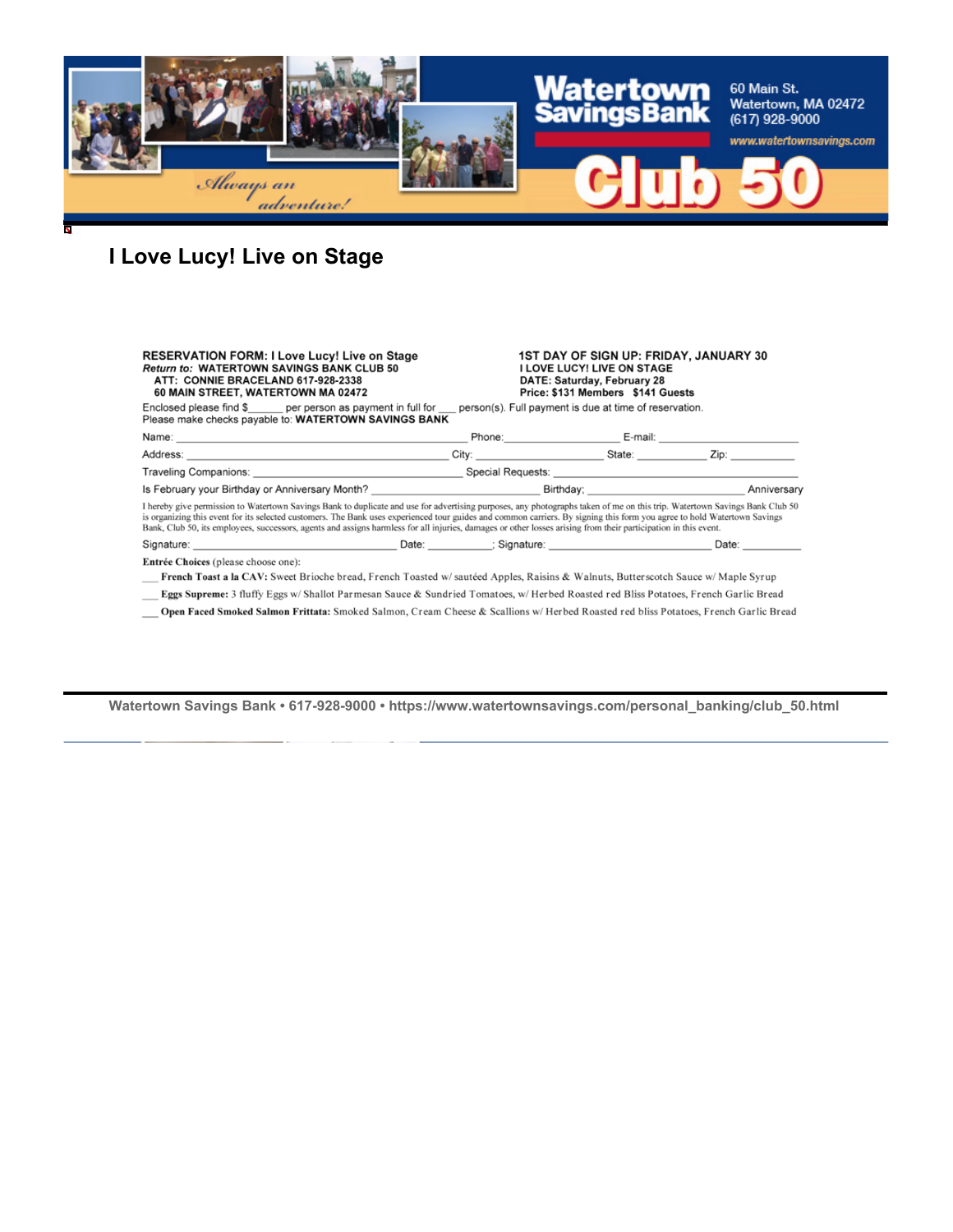

#### **Club 50 Opportunities**

## **I Love Lucy! Live on Stage**

**Date: Saturday, February 28**

Join us for the brand-new hit stage show adapted from the most beloved program in television history! When you enter the Providence Performing Arts Center (to your reserved orchestra seats), you will be transported to 1952 and become a member of the Desilu Playhouse studio audience ready to enjoy the filming of two hilarious and oh-so-familiar *I Love Lucy*® episodes.

A charming host entertains and enlightens you to the behind-the-scenes filming process of this brand new thing called "television," the Crystaltone Singers perform advertising jingles in perfect '50s-style harmony and the sidesplitting antics of America's favorite foursome – Lucy, Ricky, Fred, and Ethel – are presented live on stage and in color for the very first time!

It's a one-of-a-kind theatrical experience that *TV Guide's* William Keck called "the most entertaining stage production I've seen in years – including Broadway!" The truth is in the title – whether young or old, everybody really *does* LOVE LUCY!

Before the show we will enjoy a lovely brunch at CAV in Providence, which has been featured on Rachael Ray's *Rachael's Vacation* on Food Network and many other TV shows, as well as in many national and international magazines. We will dine in the unique, award-winning upscale eatery's private Antiques Area, featuring a private lounge, special flowers, and even elegant name cards! (In addition to the entrée choices on the reservation form, the brunch will also feature a chef-decorated fresh fruit platter, unlimited fresh roasted coffee, and a cash bar.)

Our deluxe Yankee Line motorcoach will leave at 10 a.m. from the American Legion Post 440, Newton, and we will return approximately 6 p.m. (All taxes and gratuities are included.)

#### **Cancellation Policy:**

On or before 2/19/15 — Partial refund, minus the ticket price. (If, and only if, we can find someone to take your place on the trip will we be able to grant a full refund during this time.) After 2/19/15— No refund.

**Please note:** Motorcoach seating is assigned according to the date & time we receive your reservation (excluding accommodations for special needs), starting 8:30 a.m. on the established first date of sign up. Non-members traveling with us must do so as the guest of a current club member. Individuals who require special attention must bring someone to assist them.

A Yankee Line, Inc. acts only as an agent for the various independent suppliers that provide hotel accommodations, transportation, sightseeing, activities, or other services connected with this tour. Such services are subject to the terms and conditions of those suppliers. A Yankee Line, Inc. and their respective employees, agents, representatives, and assigns accept no liability whatsoever for any injury, damages or expenses of any kind due to sickness, weather, strikes, hostilities, wars, terrorist acts, acts of nature, local laws or other such causes. A Yankee Line, Inc. is not responsible for any baggage or personal effects of any individuals participating in the tours/trips arranged by A Yankee Line, Inc.

**The reservation form is available on the left column of this page – see Forms.**

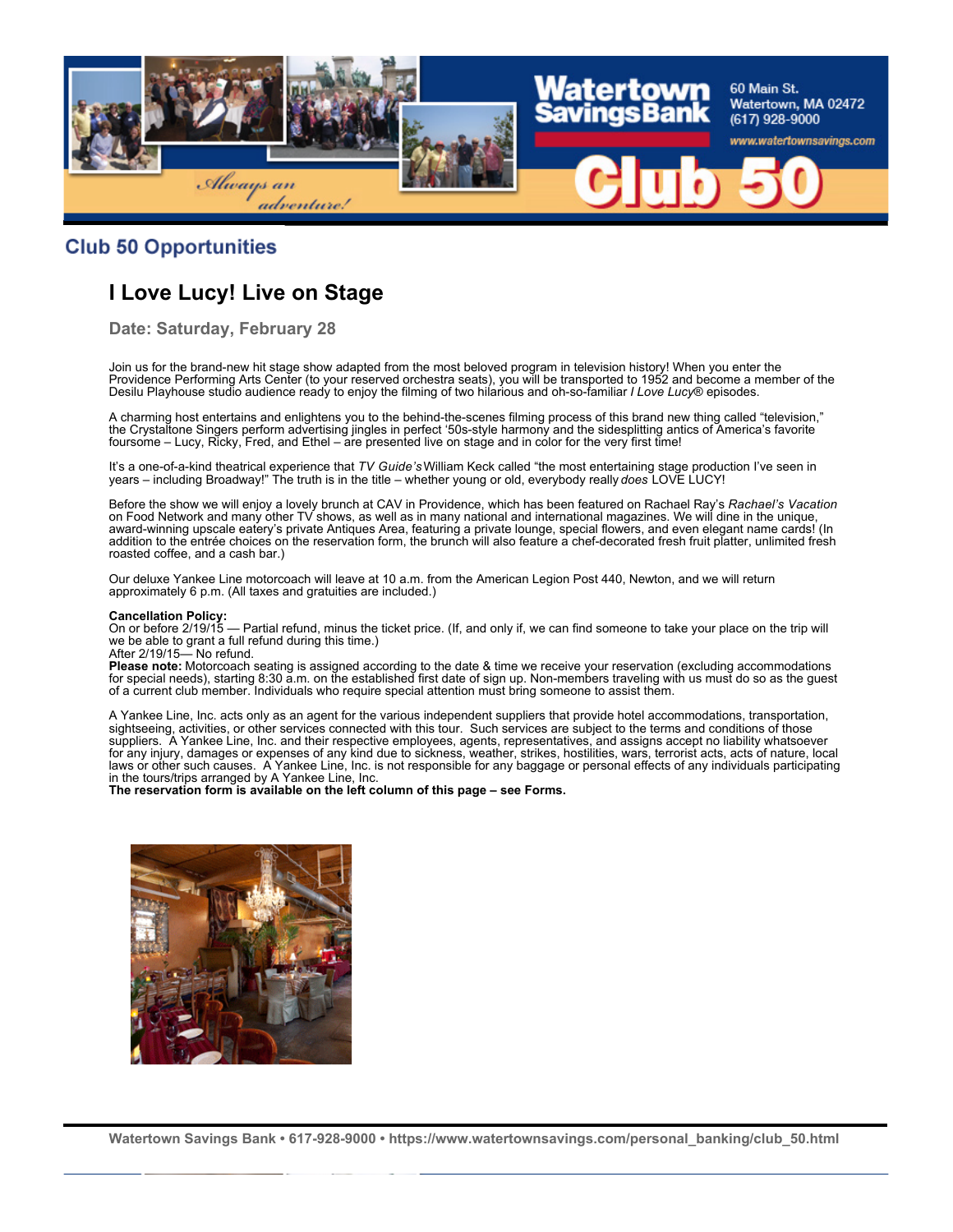

### **Club 50 Adventures**

(Please Note: The full list of 2015 trips will be announced at the Travel Seminar, and will also be available online and in the next eNewsletter.)

*I Love Lucy! Live on Stage* **at Providence Performing Arts Center Brunch at CAV in Providence** Saturday, February 28, 2015

**Mackinac Island featuring The Grand Hotel and the Tulip Festival** May 3-10, 2015

**Ireland** September 18-28, 2015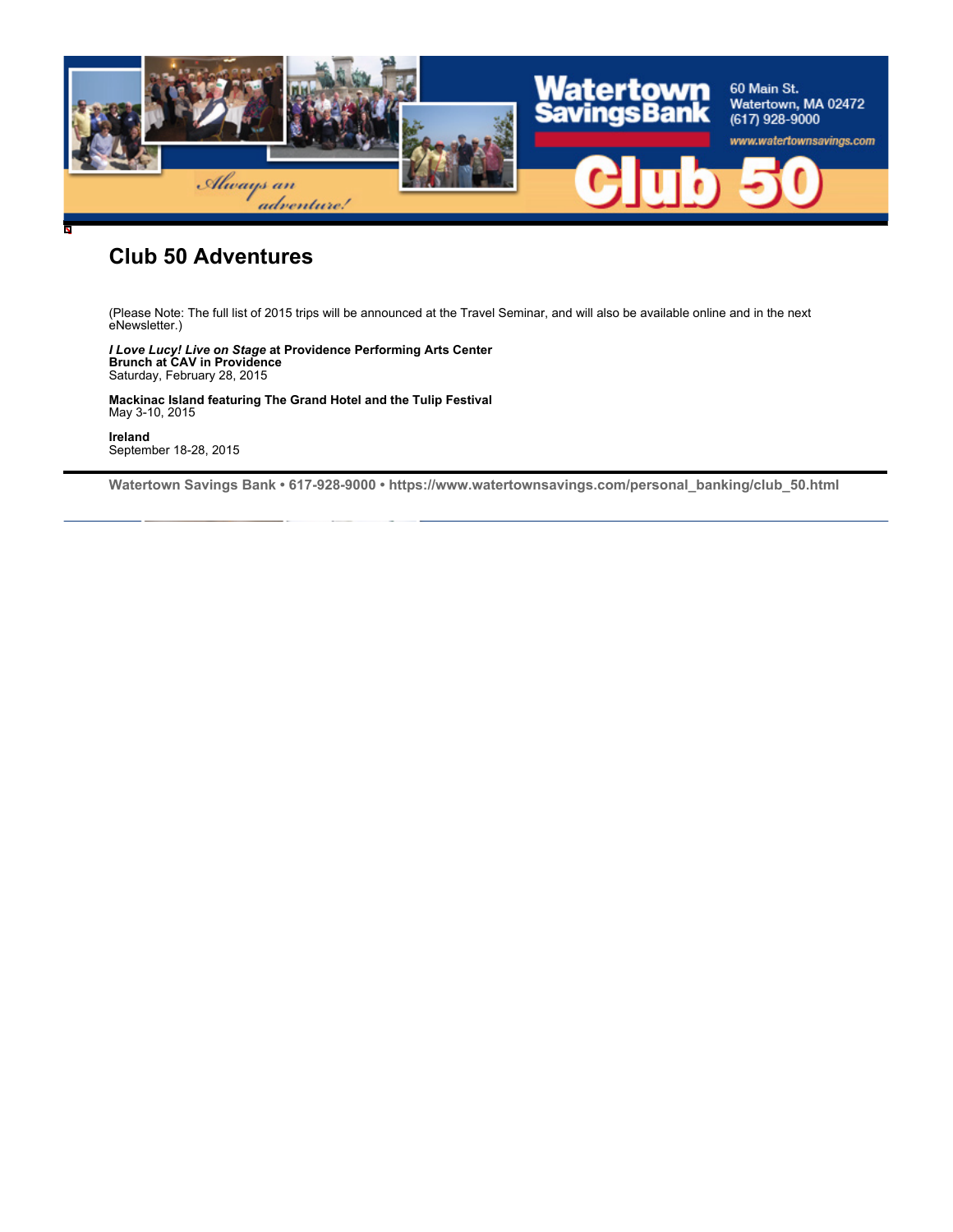

#### **Save the Date**

# **Club 50 Discount Tickets**

**Football Food Frenzy!**

Tailgating *inside* AND for a good cause … AND for a discounted price? How can you resist! The Rotary Club of Waltham, which previously presented the annual Death by Chocolate event, is now kicking off their first-ever **Football Food Frenzy, 1-4 p.m. Sunday, January 25,** at the site of the annual Club 50 parties – the Westin Boston-Waltham, 70 Third Avenue, in Waltham. Taste and judge the best in tailgating creations from local chefs -- meatballs, wings, nachos, chili, desserts, and unique football food. There will also be a silent auction and a cash bar. Tickets are regularly \$15, but **for Club 50 members they are only \$10!** Tickets will be available for purchase at the Travel Seminar as well as in the Club 50 department at the Main Office during regular business hours. (And don't worry, there is no Patriots game on during this event!) Proceeds from the event benefit nearly two dozen local charities.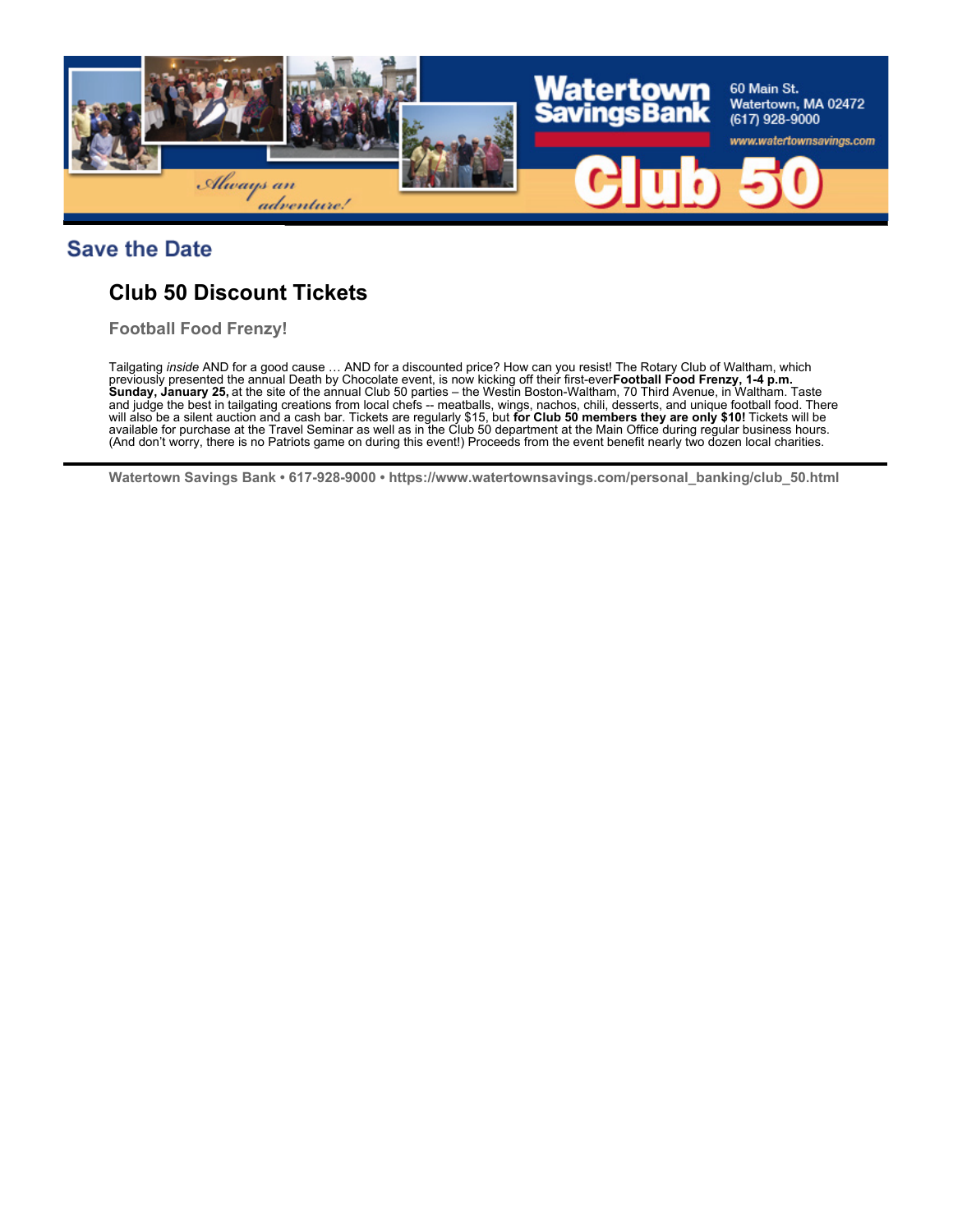

## **Featured Photo**

# **Oh Christmas Tree, Oh Christmas Tree …**

Many of us would love Christmastime to last much longer than it does, so let it linger a bit more by enjoying our photo of The Marble<br>House foyer's tree and trimmings(*with, left to right: Marietta Zani, Lorraine Torrielli and Marion Tierney)*, part of our sold-out **Christmas in Newport** day trip in mid-December. We toured not only The Marble House but also The Breakers, and both were absolutely spectacular in their holiday finery; even better, The Preservation Society of Newport County provided easy and informative audio tours for each. We were also thrilled with the unseasonably sunny weather, so we could walk off our decadent lunch at The Mooring on Sayer's Wharf by doing a little holiday shopping!

(See more photos of this trip and several others by clicking on WSB Photo Album in red on the left. Are you on Facebook? Just find us at Watertown Savings Bank-Massachusetts.)